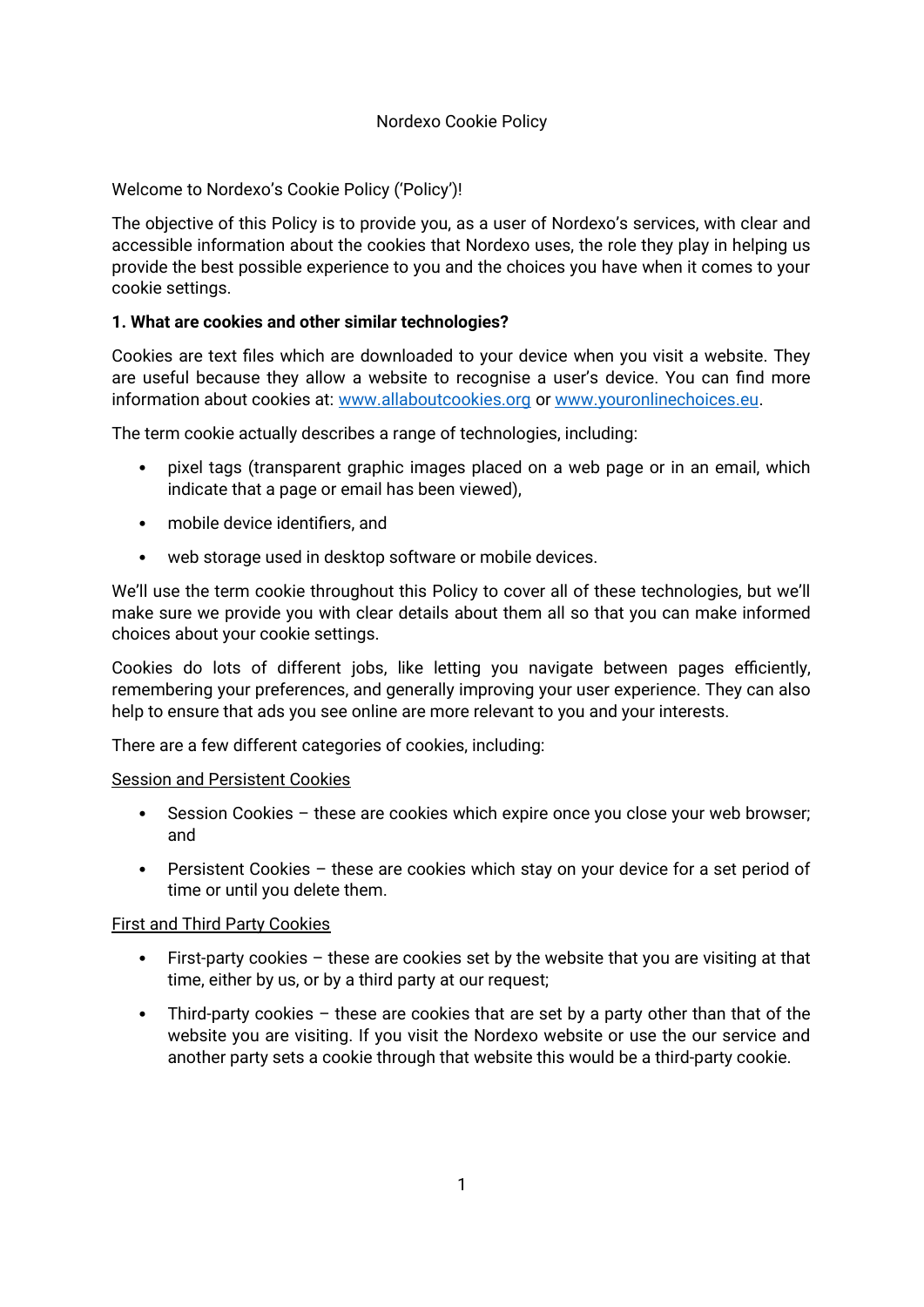Cookies also differ depending on the purpose they are used for, including:

**Strictly Necessary Cookies** – These cookies are essential in order to enable you to use the features of our services. Without these cookies, services you have asked for cannot be provided.

**Performance Cookies** – These cookies collect information about how visitors use our services, for instance which pages visitors go to most often, and if they get error messages from web pages. These cookies collect anonymous information on the pages visited. All information these cookies collect is aggregated and therefore anonymous. It is only used to improve how our services perform.

Web analytics that use cookies to gather data to enhance the performance of a website fall into this category. For example, they may be used for testing designs and ensuring a consistent look and feel is maintained for the user. This category does not include cookies used for behavioural/targeted advertising networks.

**Functionality Cookies** – these cookies allow the website to remember choices you make (such as your user name, language or the region you are in) and provide enhanced, more personal features. These cookies can also be used to remember changes you have made to text size, fonts and other parts of web pages that you can customise. The information these cookies collect may be anonymised and they cannot track your browsing activity on other websites. These cookies remember choices you make to improve your experience.

If the same cookie is used for re-targeting they must be included in the 'Targeting or advertising cookies' category as well. It might also include cookies that are used to deliver a specific function, but where that function includes cookies used for behavioural/targeted advertising networks they must be included in the 'Targeting or advertising cookies' category as well as this category.

**Targeting or advertising Cookies** – these cookies are used to deliver advertisements more relevant to you and your interests. They are also used to limit the number of times you see an advertisement as well as help measure the effectiveness of the advertising campaigns. They are usually placed by advertising networks with the website operator's permission. They remember that you have visited a website and this information is shared with other organisations such as advertisers. Quite often targeting or advertising cookies will be linked to site functionality provided by the other organisations. These cookies collect information about your browsing habits in order to make advertising relevant to you and your interests.

In summary, these cookies enable services you have specifically asked for and make using our services possible.

## **2. How does Nordexo use these cookies?**

Nordexo believes in the most efficient use of cookies and this is what we do with various sorts of cookies described before.

**Strictly Necessary** – These cookies are necessary to allow us to operate the Nordexo Service as you have requested. For example, they let us recognise what type of user you are and then provide you with services accordingly.

**Performance/Analytics** – We use cookies and other similar technologies to analyse how the Nordexo Service is accessed, is used, or is performing. We use this information to maintain,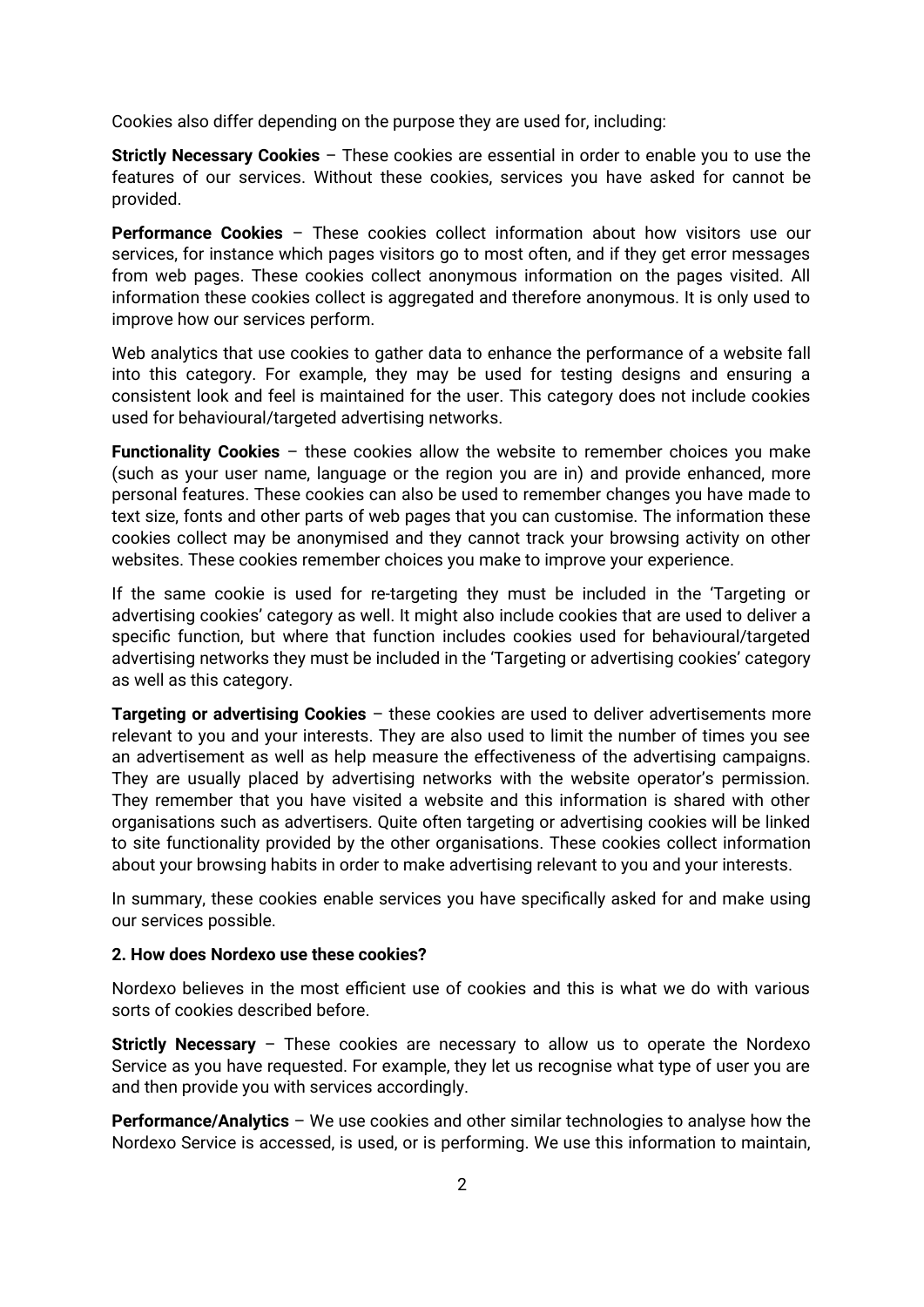operate, and continually improve the Nordexo Service. We may also obtain information from our email newsletters or other communications we send to you, including whether you opened or forwarded a newsletter or clicked on any of its content. This information tells us about our newsletters' effectiveness and helps us ensure that we're delivering information that you find interesting.

**Functional** – These cookies let us operate the Nordexo Service according to your preferences. For example, when you continue to use or come back to the Nordexo Service, we can provide you with our services based on information you provide to us, such as remembering your username, how you have customised our services, and reminding you of content you have enjoyed or listened to on the service previously.

**Targeted Advertising** – We use these cookies and other similar technologies to serve you with advertisements that may be relevant to you and your interests, including interest-based advertising. The information may also be used to record how many times you've been served a particular advertisement and to ensure we do not display the same advertisement to you repeatedly, and to otherwise help us measure their effectiveness.

**Third Party** – We may allow our Business Partners to use cookies or other similar technologies on or outside the Nordexo Service for the same purposes identified above, including collecting information about your online activities over time and across different websites, applications, and/or devices.

**Ads** – We work with website publishers, application developers, advertising networks, and service providers to deliver advertisements and other content promoting Nordexo on other web sites and services. Cookies and other similar technologies may be used to serve you with advertisements that may be relevant to you and your interests on other websites, applications, and devices, and to regulate the advertisements you receive and measure their effectiveness.

## **3. How to manage your cookie preferences**

#### **Browser Cookies**

You can withdraw or modify your consent to our use of cookies at any time. If you no longer wish to receive cookies you can use your web browser settings to accept, refuse and delete cookies. To do this, follow the instructions provided by your browser (usually located within the 'Help', 'Tools' or 'Edit' settings).

Please note that if you set your browser to refuse cookies, you may not be able to use all the features of the Nordexo website. To find out more information, you can visit [www.allaboutcookies.org](http://www.allaboutcookies.org/).

#### **Mobile Identifiers**

On your mobile device, your operating system may provide you with additional options to opt out of interest based advertising or to otherwise reset your mobile identifiers. For example, you may use the 'Limit Ad Tracking' setting (on iOS devices) or a setting to 'Opt out of Interest-Based Ads' (on Android) which allows you to limit the use of information about your use of apps for purposes of serving ads targeted to your interests.

## **Interest-Based Advertising**